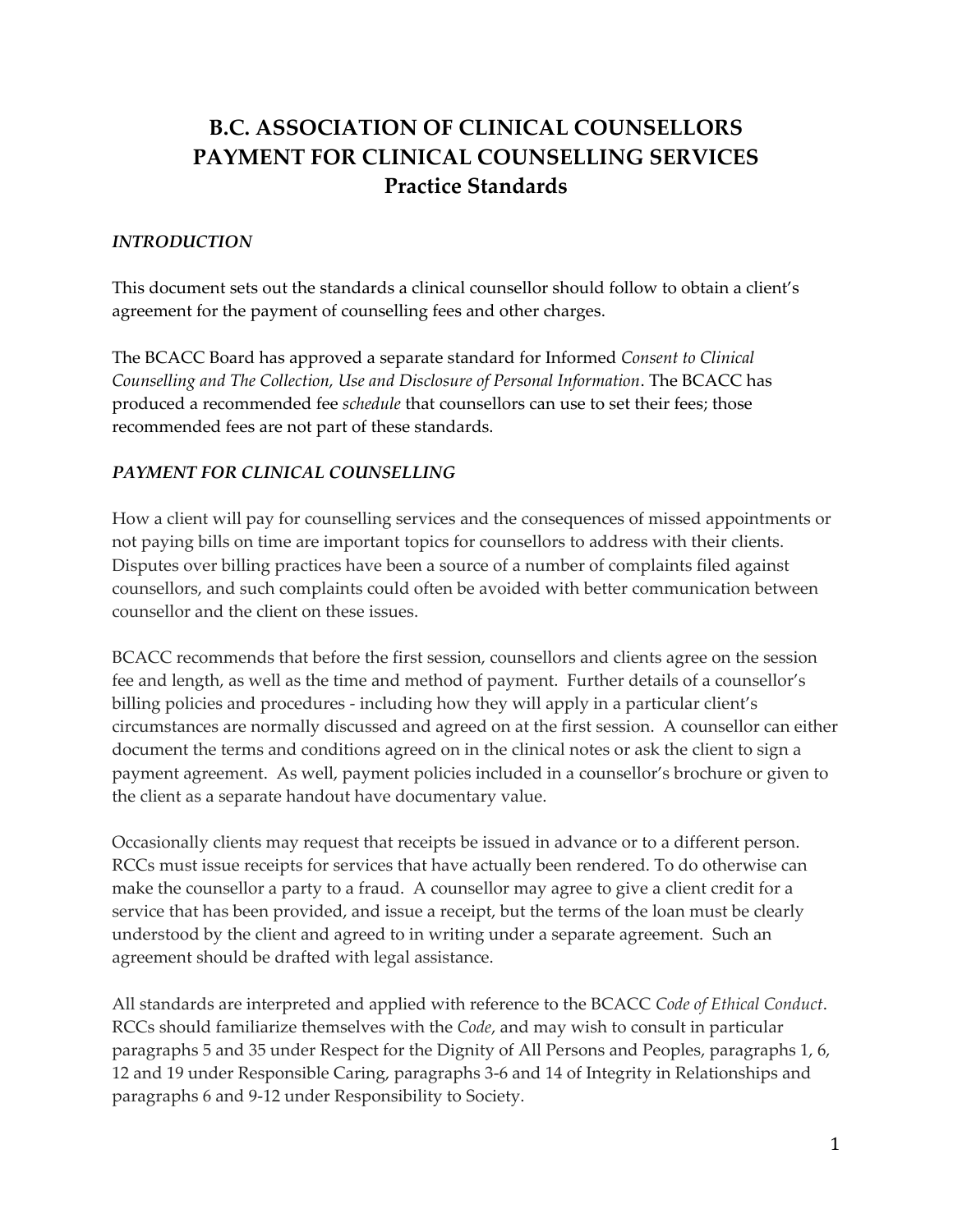## *CONTENTS OF A PAYMENT AGREEMENT*

To help counsellors meet their ethical responsibilities and to ensure that the client has a clear understanding of counsellor's billing practices, the BCACC recommends that the following information be considered for inclusion in any payment agreement the counsellor may establish with a client:

- 1. The counsellor's name, academic qualification(s), professional membership in BCACC and professional registration number, mailing address, phone number and other contact information.
- 2. The client's name, mailing address, phone number and other contact information.
- 3. The length of each session and the agreed frequency of sessions at the outset, with a provision that this may be changed by mutual agreement.
- 4. The fee that the counsellor will charge for providing the counselling services to the client (usually expressed as a per-session fee) and any taxes payable on that fee (e.g. GST).
- 5. The client's responsibility to inform the counsellor in advance of missed sessions and how the client can so inform the counsellor.
- 6. The counsellor's policy concerning charging for missed appointments if the client does not provide sufficient advance notice, including the minimum period of time (e.g. 24 hours) that the counsellor requires for advance notice.
- 7. The counsellor's policy concerning charging for appointments where the client is late.
- 8. If another person or an organization will reimburse the client after the client has paid the counsellor's fee, the client's responsibilities should the other person or organization not pay all or part of the fee, and that it is the client's responsibility to confirm the scope of coverage.
- 9. If another person or an organization will pay the counsellor's fee (including a missed appointment fee) instead of the client, directly to the counsellor, what the client will do to ensure that direct payment by the other person or organization is made to the counsellor.
- 10. When the counsellor will expect or request payment (e.g. at the start or end of each session, on a weekly or monthly basis), how the counsellor will communicate a request (e.g. by presenting the client with a written statement of account), and when the counsellor will issue receipts acknowledging payment.
- 11. The counsellor's practice with respect to overdue or unpaid statements of account (e.g. interest rate, start date for interest charges), the counsellor's collection options or policy (e.g. whether or not a second statement or a demand letter will be sent and when, when the unpaid bill would be sent to a collection agency, when the client would be sued in Small Claims Court, etc.). If the unpaid bill is to be referred to a collection agency or pursued in Small Claims Court, a counsellor should not charge a client an additional collection fee. But a counsellor would be entitled to claim interest charges on the unpaid fee, so long as the charges are clearly stated and agreed to by the client at the start of the sessions.
- 12. If a client has a concern about the counsellor's billing or collection practices and is not